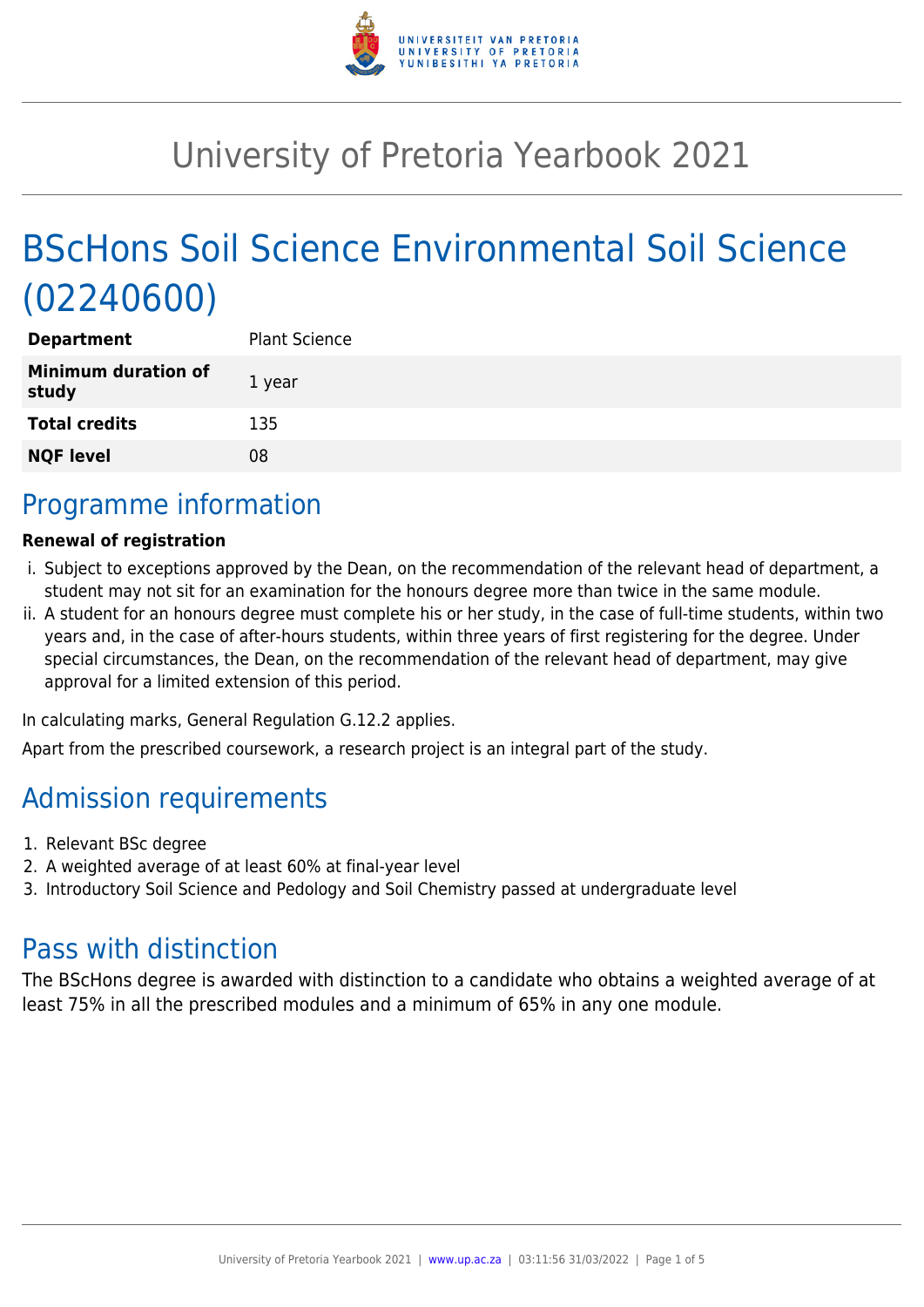

# Curriculum: Final year

### **Minimum credits: 135**

#### **Additional information:**

The honours degree is awarded on the basis of formal modules passed. Students registered for the BScHons in Soil Science [Option: Environmental Soil Science] will register for all the soil science modules prescribed at honours level, as well as any other modules deemed necessary by the head of department.

# **Core modules**

#### **Crop production systems (I): Field crops 785 (AGR 785)**

| <b>Module credits</b>         | 15.00                                     |
|-------------------------------|-------------------------------------------|
| <b>NQF Level</b>              | 08                                        |
| <b>Prerequisites</b>          | No prerequisites.                         |
| <b>Contact time</b>           | 1 practical per week, 2 lectures per week |
| <b>Language of tuition</b>    | Module is presented in English            |
| <b>Department</b>             | Department of Plant and Soil Sciences     |
| <b>Period of presentation</b> | Semester 2                                |

#### **Module content**

Integrated agronomic, climatic, soil, botanical, economic and managerial considerations in crop production systems aimed at maximum economic yield and sustainability. The use of conservation agriculture (CA) in field crop production is becoming ever increasingly important, especially since it is directly related to Sustainable Development Goals (SDGs) 2 (food), 6 (water), 7 (energy) 13 (climate) and 15 (soil). During the semester applicable AC and SDG examples will be highlighted in case studies of specific field crops. Practicals will consist out of a trial on the experimental farm.

#### **Statistics for biological sciences 780 (BME 780)**

| <b>Module credits</b>         | 15.00                                        |
|-------------------------------|----------------------------------------------|
| <b>NQF Level</b>              | 08                                           |
| <b>Service modules</b>        | Faculty of Natural and Agricultural Sciences |
| <b>Prerequisites</b>          | No prerequisites.                            |
| <b>Contact time</b>           | 2 Block weeks                                |
| <b>Language of tuition</b>    | Module is presented in English               |
| <b>Department</b>             | <b>Statistics</b>                            |
| <b>Period of presentation</b> | Semester 1                                   |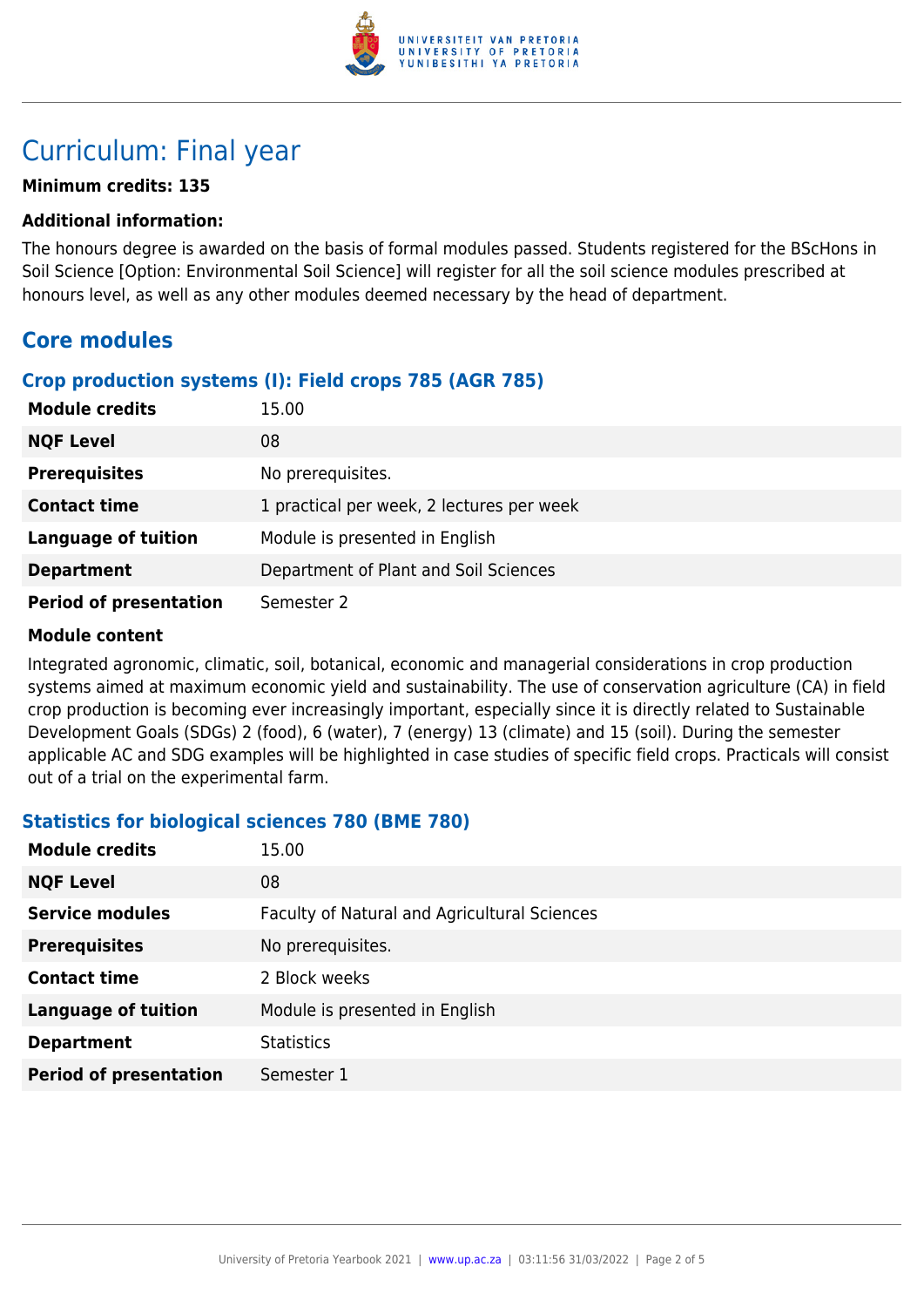

#### **Module content**

The principles of experimental design as required for the selection of an appropriate research design. Identification of the design limitations and the impact thereof on the research hypotheses and the statistical methods. Identification and application of the appropriate statistical methods needed. Interpreting of statistical results and translating these results to the biological context.

### **Advanced environmental soil chemistry 771 (GDK 771)**

| <b>Module credits</b>         | 15.00                                 |
|-------------------------------|---------------------------------------|
| <b>NQF Level</b>              | 08                                    |
| <b>Prerequisites</b>          | No prerequisites.                     |
| <b>Contact time</b>           | 1 discussion class per week           |
| <b>Language of tuition</b>    | Module is presented in English        |
| <b>Department</b>             | Department of Plant and Soil Sciences |
| <b>Period of presentation</b> | Year                                  |
| <b>Module content</b>         |                                       |

Advanced theoretical and experimental soil chemistry, including the organic fraction.

## **Advanced environmental soil physics 772 (GDK 772)**

| <b>Module credits</b>         | 15.00                                 |
|-------------------------------|---------------------------------------|
| <b>NQF Level</b>              | 08                                    |
| <b>Prerequisites</b>          | No prerequisites.                     |
| <b>Contact time</b>           | 1 discussion class per week           |
| <b>Language of tuition</b>    | Module is presented in English        |
| <b>Department</b>             | Department of Plant and Soil Sciences |
| <b>Period of presentation</b> | Year                                  |

#### **Module content**

Advanced theoretical soil physics with the emphasis on mathematical modelling of fluxes of water, heat and solutes.

### **Plant nutrition, soil biology and soil fertility 773 (GDK 773)**

| No prerequisites.                     |
|---------------------------------------|
| 1 discussion class per week           |
| Module is presented in English        |
| Department of Plant and Soil Sciences |
|                                       |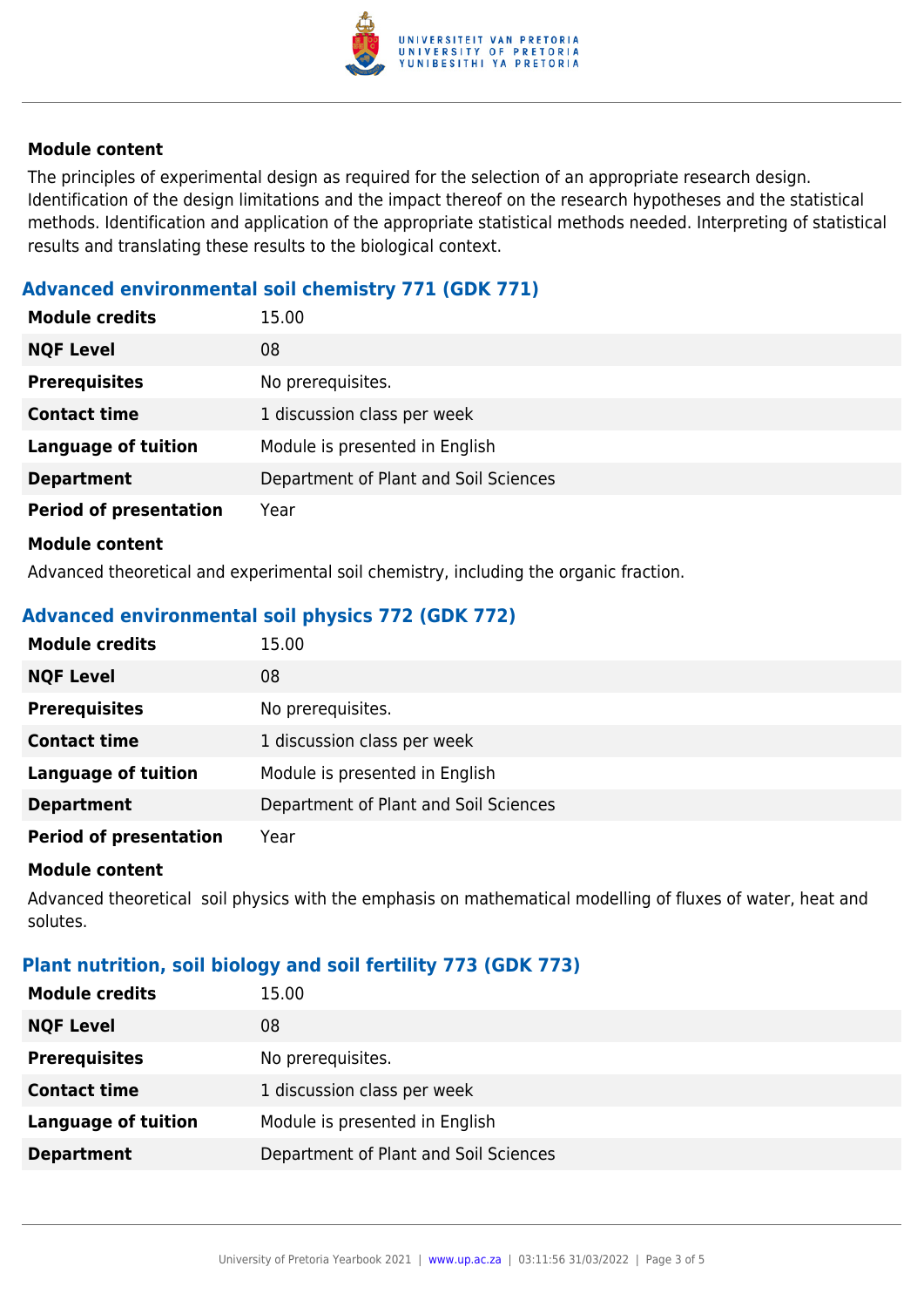

#### **Period of presentation** Year

#### **Module content**

Study of the latest trends and developments in plant nutrition, soil biology and soil fertility.

#### **Research project in environmental soil science 775 (GDK 775)**

| <b>Module credits</b>         | 30.00                                 |
|-------------------------------|---------------------------------------|
| <b>NQF Level</b>              | 08                                    |
| <b>Prerequisites</b>          | No prerequisites.                     |
| <b>Language of tuition</b>    | Module is presented in English        |
| <b>Department</b>             | Department of Plant and Soil Sciences |
| <b>Period of presentation</b> | Year                                  |

#### **Module content**

Research project on a practical aspect of Environmental Soil Science.Literature review, formulation of a problem statement, hypotheses and aims of the research, as well as the design and execution of a laboratory or field scale trial. Project to be written up in a specific scientific format suitable for publication with an oral and visual presentation on the research.

#### **Environmental biophysics 750 (LKM 750)**

| <b>Module credits</b>         | 15.00                                     |
|-------------------------------|-------------------------------------------|
| <b>NQF Level</b>              | 08                                        |
| <b>Prerequisites</b>          | No prerequisites.                         |
| <b>Contact time</b>           | 1 practical per week, 2 lectures per week |
| <b>Language of tuition</b>    | Module is presented in English            |
| <b>Department</b>             | Department of Plant and Soil Sciences     |
| <b>Period of presentation</b> | Semester 1                                |

#### **Module content**

Environmental variables. Quantitative description and measurements of atmospheric environmental variables and water in organisms. Mass and energy fluxes. Quantitative description of energy fluxes in organisms' environments. Energy balances of animals and plant communities will be derived.

#### **Scientific communication 702 (PGW 702)**

| <b>Module credits</b> | 15.00                                 |
|-----------------------|---------------------------------------|
| <b>NQF Level</b>      | 08                                    |
| <b>Prerequisites</b>  | No prerequisites.                     |
| <b>Contact time</b>   | 1 lecture per week, 2 seminars        |
| Language of tuition   | Module is presented in English        |
| <b>Department</b>     | Department of Plant and Soil Sciences |